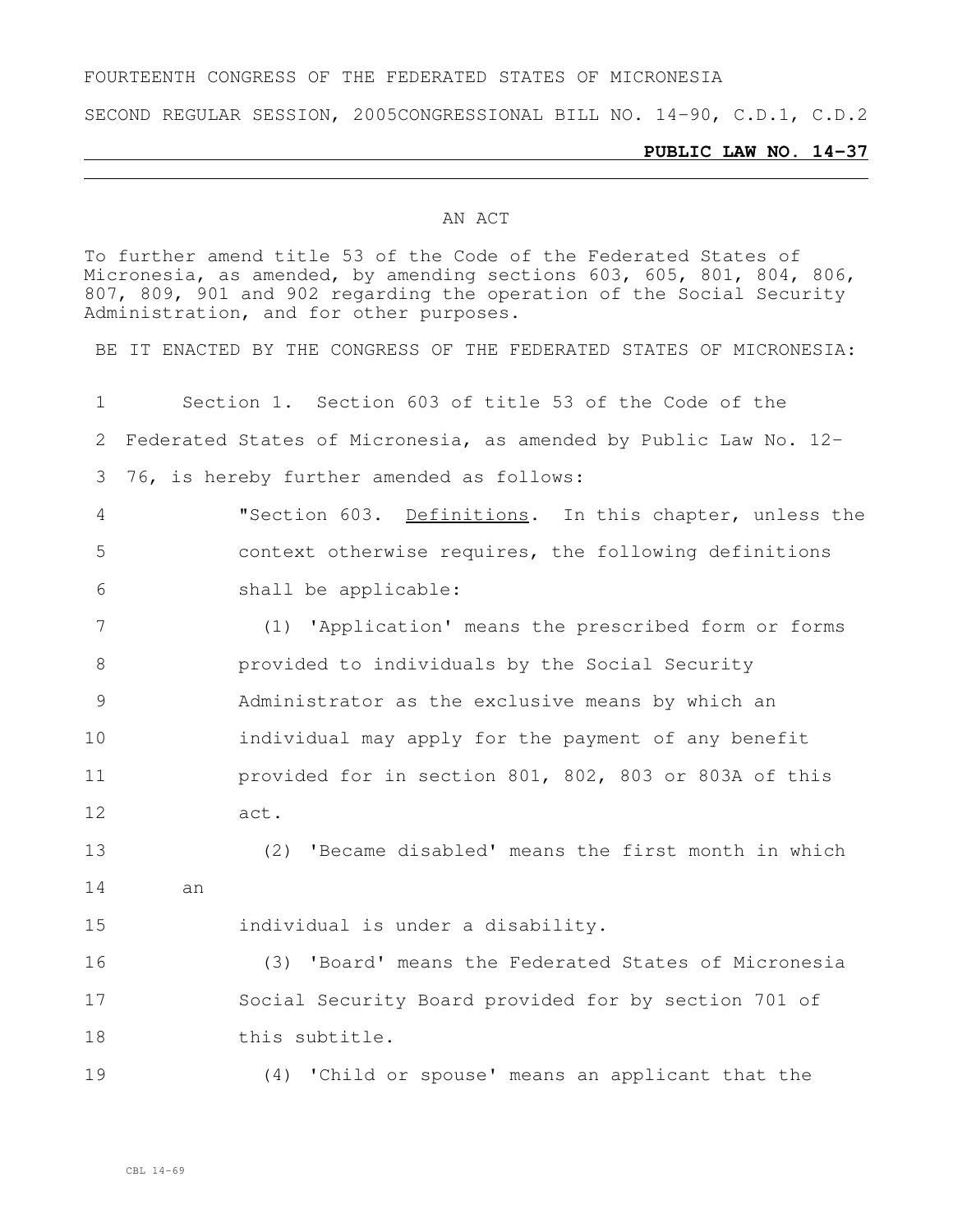court of the State in which an individual was domiciled at the time of his death has or would find to be the individual's child or spouse in determining the devolution of intestate personal property. 'Child' shall include only the deceased individual's biological children and such adopted children whose confirmed petition for adoption by the wage earner has been **presented to the Social Security Administration.** 

 (5) 'Contributions' means the tax imposed upon income of covered employees and the tax imposed upon employers on account of wages paid to a covered employee.

 (6) 'Disability' means inability to engage in any substantial gainful employment by reason of any medically determinable physical or mental impairment which can be expected to result in death or which has lasted or can be expected to last for a continuous period of not less than 12 months.

 (7) 'Earning test' means that an individual who **receives a retirement, disability, or survivor benefit**  and who works in covered or noncovered employment shall have his quarterly benefit reduced by one dollar for each two dollars earned in a quarter, except there shall be no reduction for the first \$300 earned in a quarter. The reduction shall be applied in one of the subsequent two quarters immediately after the quarter in which the earnings were made, or as soon as possible thereafter.

of 19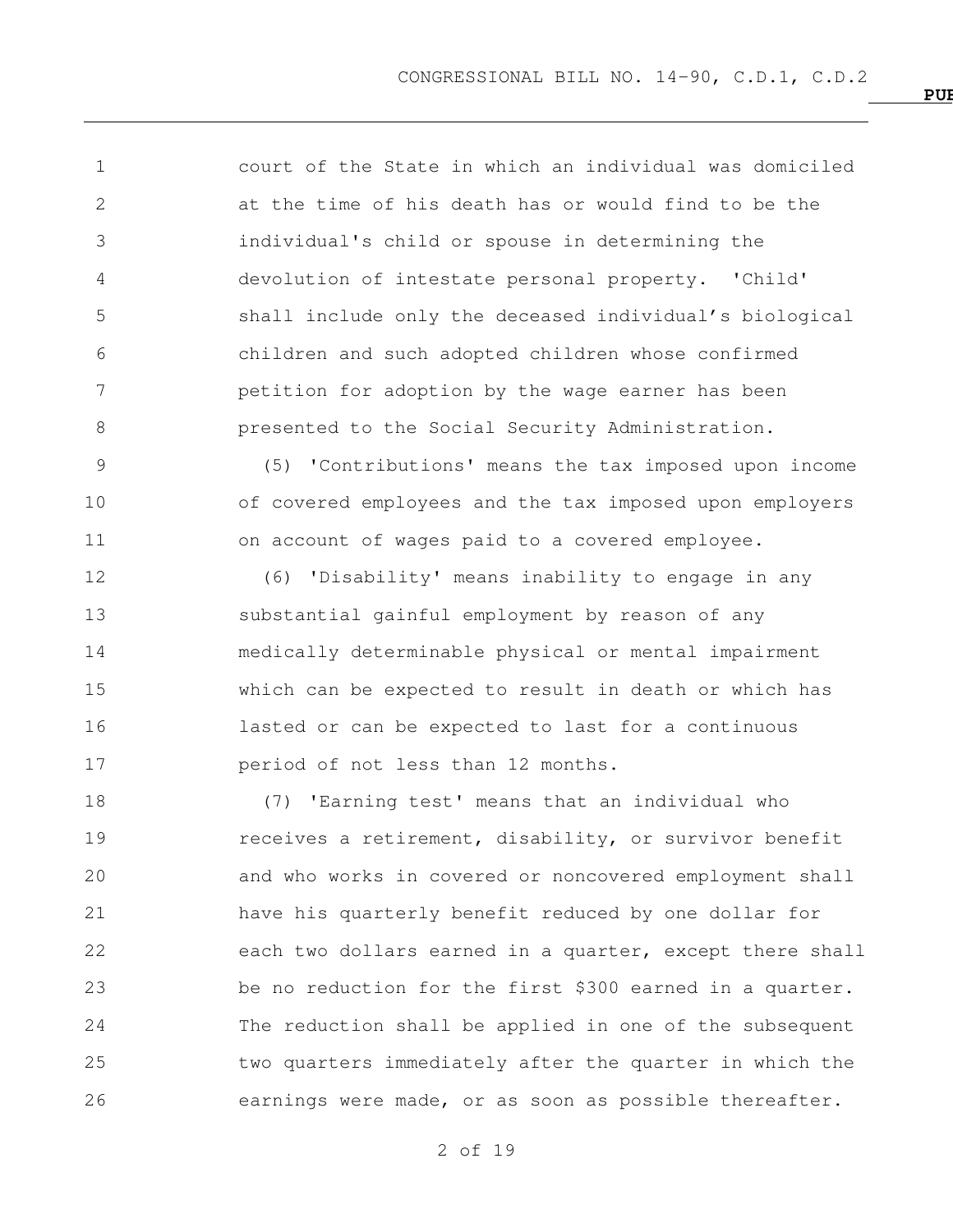All benefit recipients have an affirmative duty to disclose to the FSM Social Security Administration all earnings from either covered or non-covered employment for any time period during which they received earnings and for which they are receiving or claiming benefits. (8) 'Employee' means: (a) any officer of a corporation; or 8 (b) any individual who, under the usual common law rules applicable in determining the employer- employee relationship, has the status of an employee; or (c) any self-employed person who has at least one employee for whom he is required to report in a given quarter; or (d) any self-employed person who had more than \$10,000 of annual gross revenue in the preceding calendar year. (9) 'Employment, covered' or 'covered employment'

 means any service by an employee for an employer incorporated or doing business within the Federated States of Micronesia employing him, irrespective of where such employment is performed, except family employment.

 (10) 'Employment, noncovered' or 'noncovered employment' means any employment engaged in by an employee where coverage is statutorily exempt in the Federated States of Micronesia, family employment, or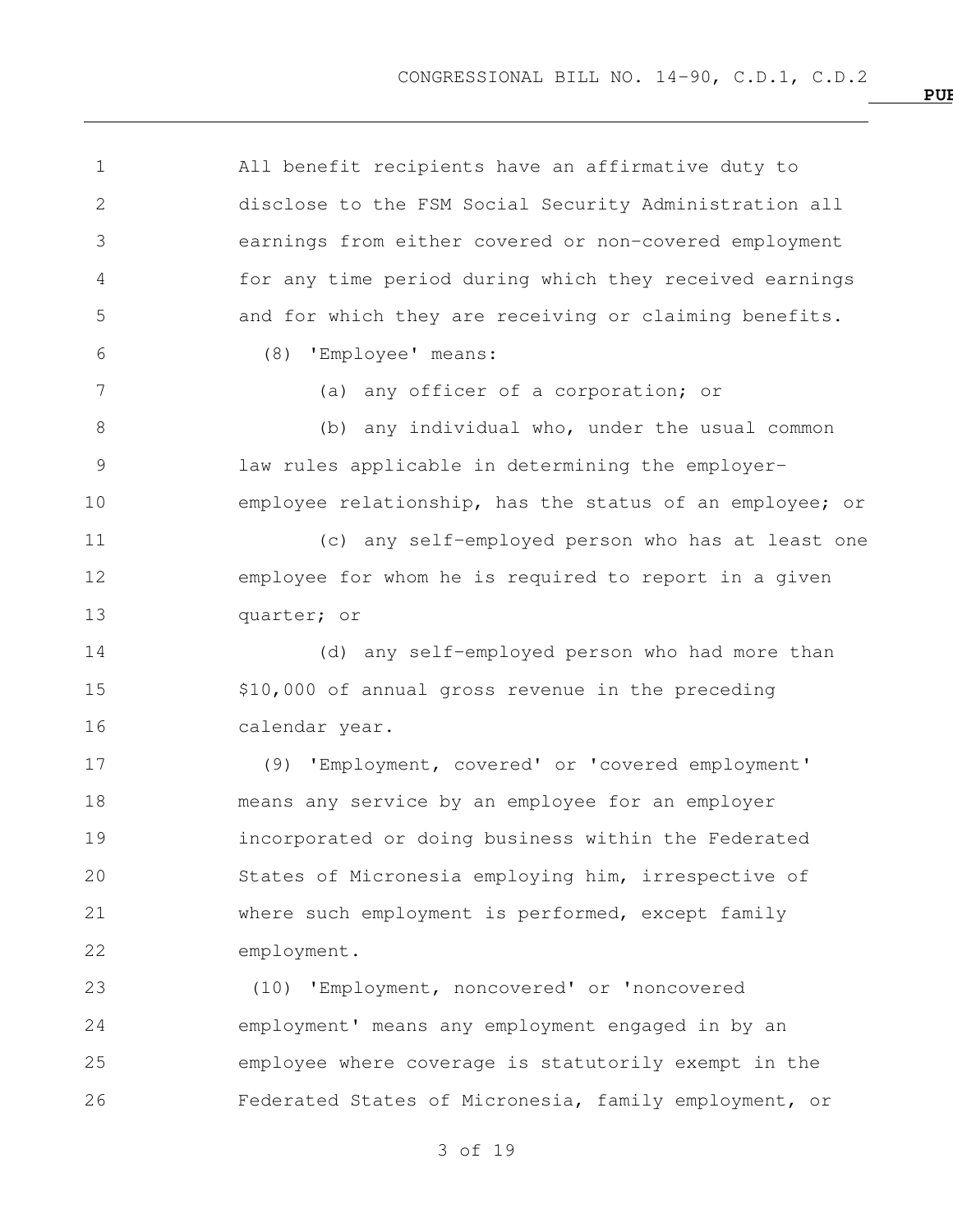employment by an employee outside of the Federated States of Micronesia and which is not taxable by the FSM Social Security Administration. (11) 'Family employment' means employment of a worker by a member of the household, a parent or a son or daughter except that the worker may apply to the Board for a determination that such employment is bona fide covered employment subject to this subtitle. (12) 'Insured status' can mean any of the following: (a) 'Currently insured individual' means any 11 individual who has had not less than eight quarters of coverage during the 13-quarter period ending with: 13 (i) the quarter in which he died; or (ii) the quarter in which he became entitled to old age insurance benefits; or 16 (iii) the quarter in which he became disabled, whichever first occurs. (b) 'Fully insured individual' means any individual whose total cumulative quarters of coverage are at least as great as the number of years calculated from the later of the date the worker turned age twenty- one (21) or June 30, 1968, to the date the worker attains age sixty (60), dies or becomes disabled. For 24 this purpose, partial years shall be counted as whole years (for example 37.25 years would be rounded up to 38 years). Notwithstanding anything in this subsection, no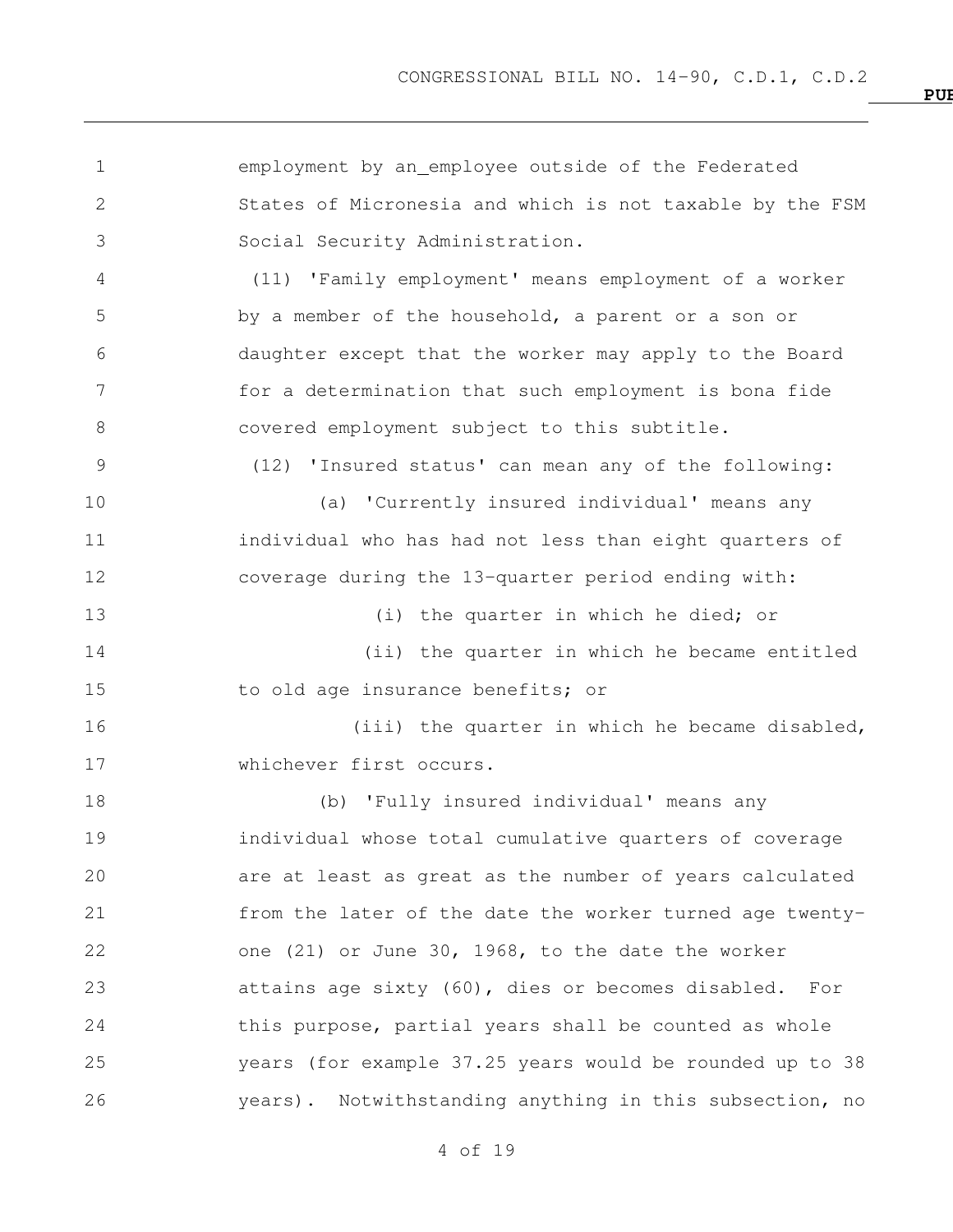more than thirty-eight (38) quarters of coverage are required to be fully insured, and in no case shall an individual be a fully insured individual unless he has

at least 12 quarters of coverage.

 (13) 'Quarter' and 'calendar quarter' mean a period of three calendar months ending on March 31st, June 30th, September 30th, or December 31st. 'Quarter of coverage' means a quarter in which the individual has been paid \$50 or more in wages in covered employment subject to this subtitle.

 (14) 'Wages' means remuneration paid subject to the provisions of this subtitle, including the cash value of all remuneration paid in any medium other than cash and remuneration accruing to a self-employed person. Remuneration accruing to a self-employed person shall be deemed to be twice the amount paid to the highest paid employee reported by the self-employed person in a quarter, with a maximum of \$3,000 per quarter through September 30, 2003 and a maximum of \$5,000 per quarter thereafter. Remuneration accruing to a self-employed **person who has no covered employees shall, for each**  quarter of a year, be deemed to be 2.5 percent of the gross revenue of the business or gross revenue of all businesses for the previous calendar year, subject to a \$3,000 maximum per quarter through September 30, 2003 and a maximum of \$5,000 per quarter thereafter.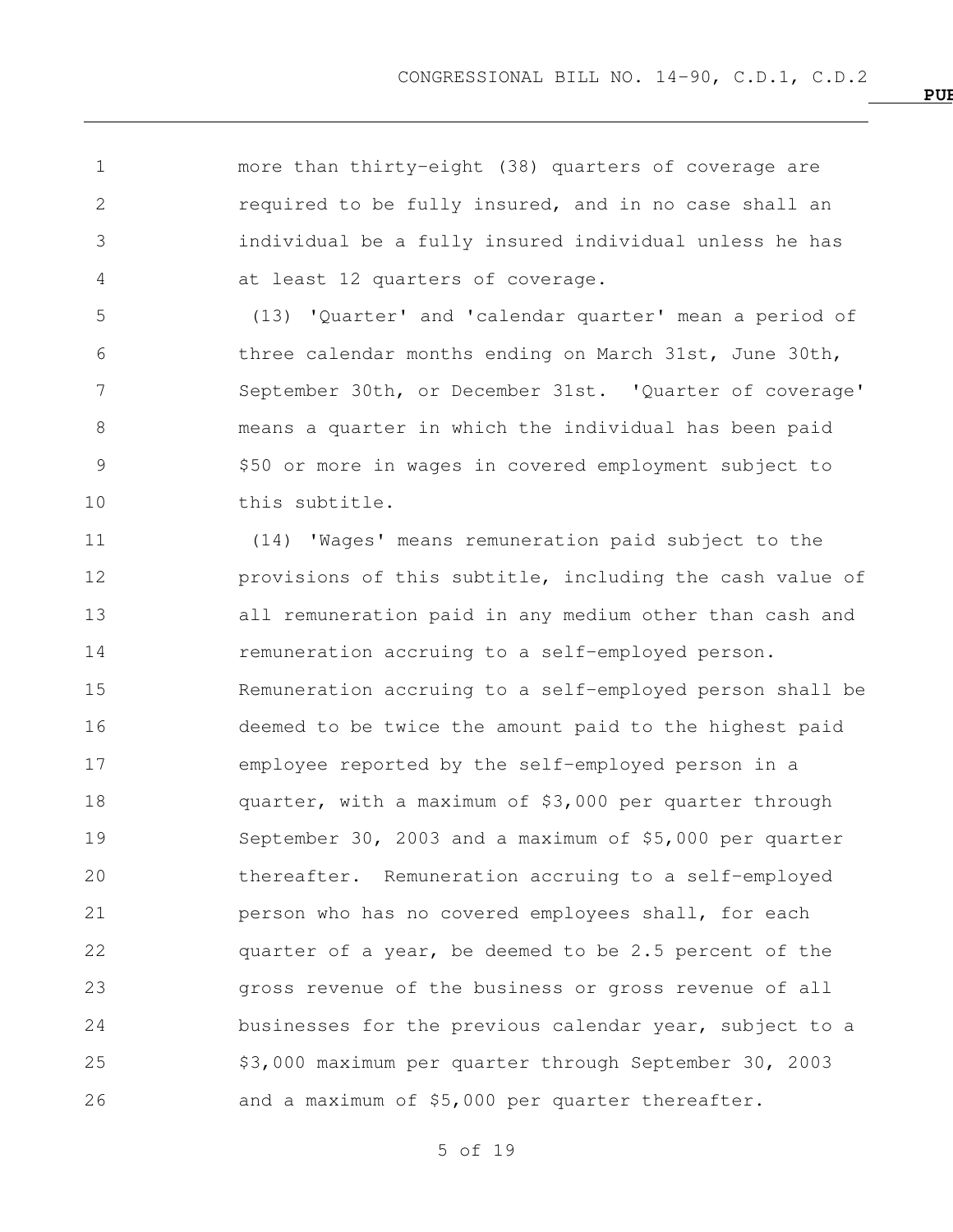**PUBLIC LAW NO. 14**

 Remuneration paid for any service which is more or less 2 than a whole dollar shall, as may be prescribed by regulations, be computed to the nearest dollar. Wages shall not include: (a) that part of remuneration in excess of \$3,000 through September 30, 2003 and in excess of \$5,000 thereafter paid in a quarterly reporting period by one 8 employer; (b) any payment on account of sickness or accident disability, or medical or hospitalization expenses made by an employer to or on behalf of an employee; (c) any payment made to or on behalf of an employee or to the employee's beneficiary from a trust or annuity; (d) remuneration paid in any medium other than cash to an employee for service not in the course of the employer's trade or business or for domestic service in 19 a private home of an employer; (e) remuneration paid for casual or intermittent labor not performed in the course of the employer's trade or business when such employment does not exceed employment in more than one week in each calendar month of each quarterly reporting period; and (f) remuneration from family employment subject 26 to the provisions of this subtitle."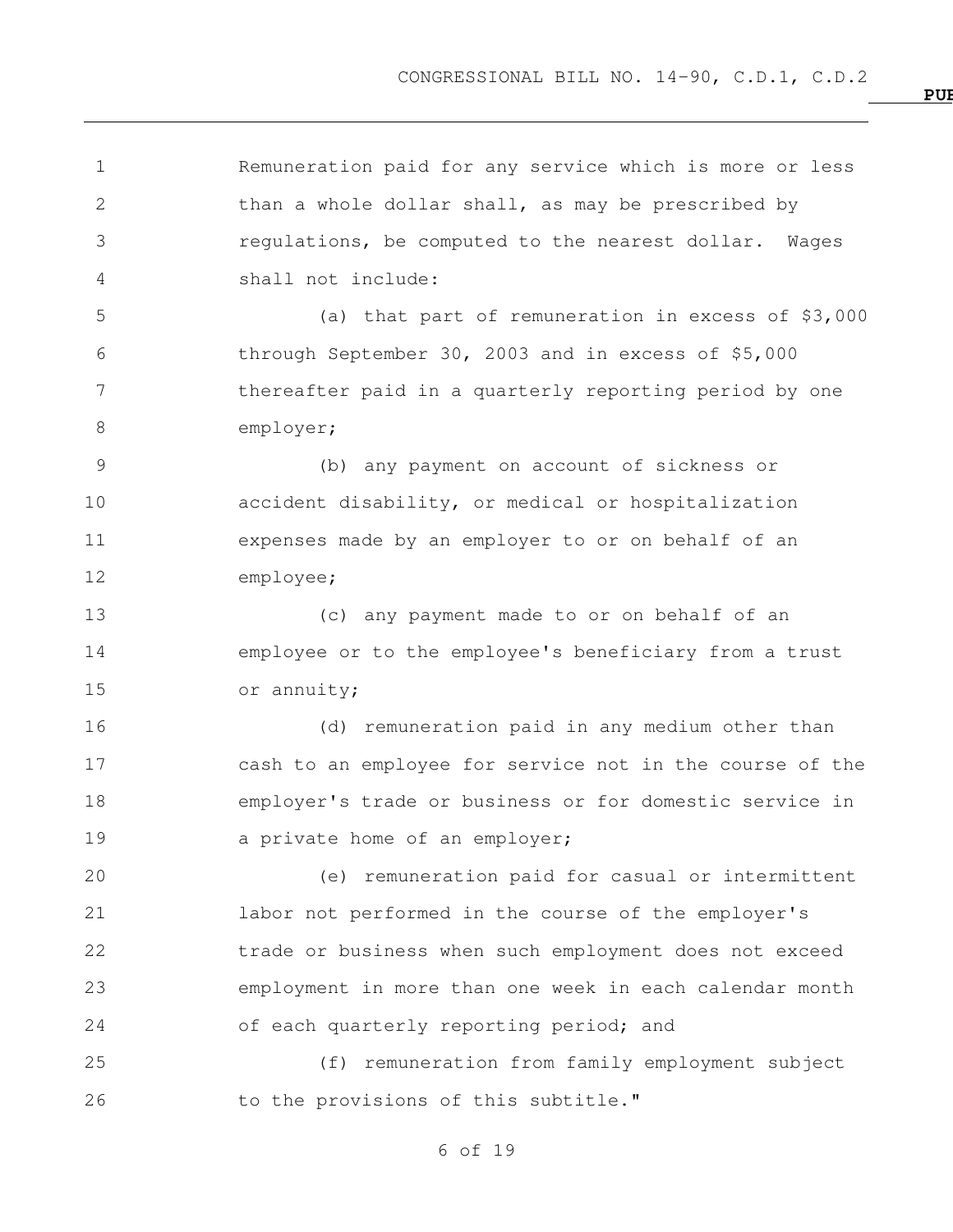Section 2. Section 605 of title 53 of the Code of the Federated States of Micronesia is hereby amended to read as follows: "Section 605. Violations - Penalties and interest 5 - Attorney's fees and costs. (1) Any person who knowingly makes any false statement or who falsifies any report to or record of the Federated States of Micronesia Social Security System in an attempt to defraud the system is guilty of a misdemeanor and upon conviction thereof shall be imprisoned for a period of not more than one year, or fined not more than \$2,000 or both. (2) Any person who willfully fails to report wages paid or pay contributions required thereon is guilty of 15 a misdemeanor and, in addition to any other penalty prescribed by law, such a person shall also pay penalties not in excess of 100 percent of the tax due plus interest to the Board as it by regulation shall require. (3) Any person who receives benefits to which he or she is not entitled shall be liable to repay the Social Security Administration those benefits, and in addition to the remedies under section 808 of this subtitle, may be subject to civil action for recovery of those

benefits.

(4) Any covered employer who fails to submit the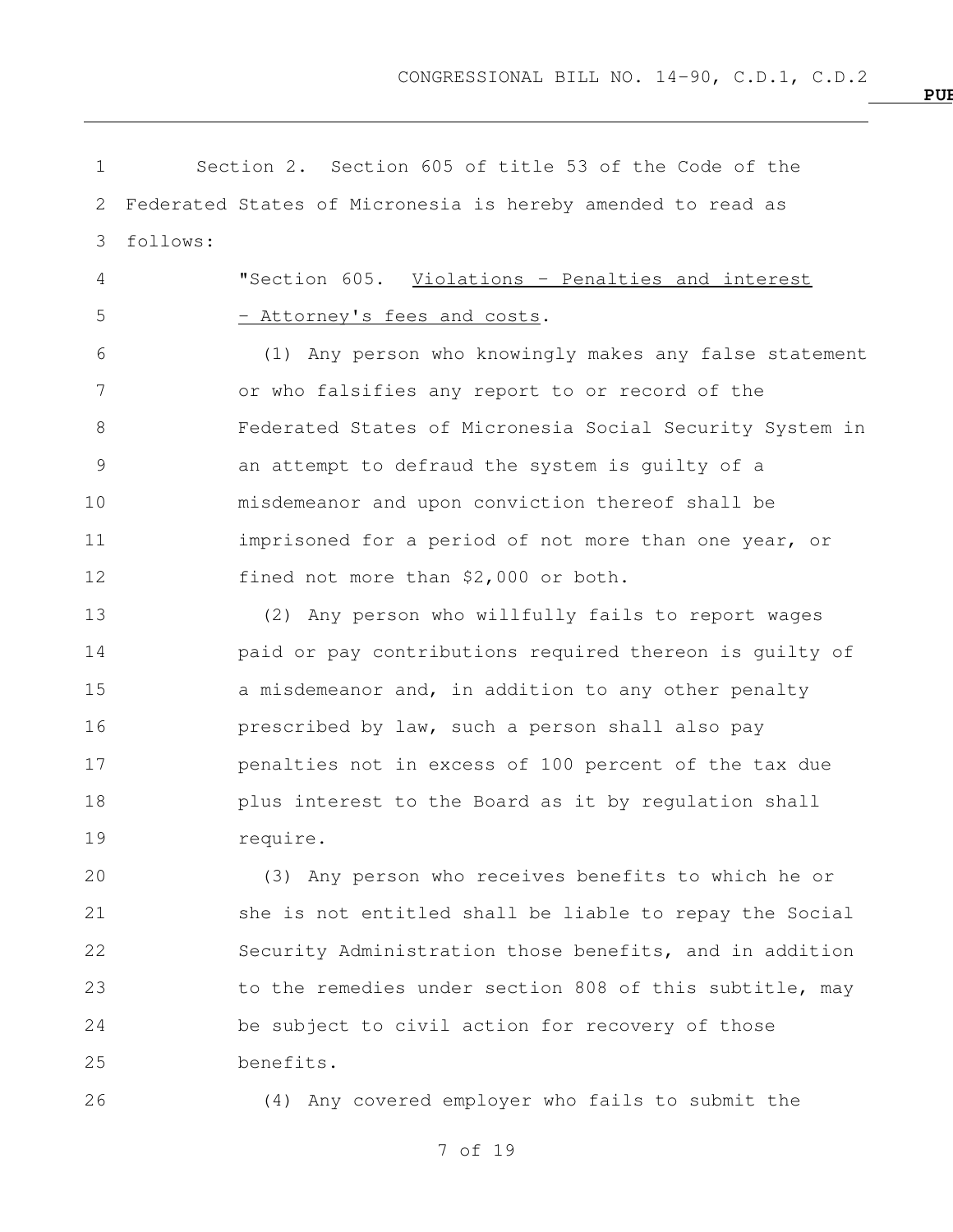quarterly report and pay the social security tax within ten days after the end of the quarter shall be considered delinquent. The Board or its authorized representatives shall be vested with the authority to levy a penalty of not more than \$1,000 on delinquent employers.

 (5) If any tax or penalty imposed by this subtitle is not paid on or before the date prescribed for such payment, the Board or its authorized representatives 10 shall be vested with the authority to collect, in addition to such tax and penalty, interest on the unpaid balance of the tax principal at the rate of 12 percent per annum from its due date until the date it is paid.

 (6) In the event that any claim for monies due to the Social Security Administration under this subtitle is referred to an attorney or trial counselor for collection, whether or not suit is brought for the collection thereof, the individual or entity shall additionally be liable for reasonable attorney or trial counselor fees and costs of collection, including court costs incurred by the Social Security Administration. The Social Security Administration in its discretion may waive part or all of any attorney fee and costs awardable under this section."

 Section 3. Section 801 of title 53 of the Code of the Federated States of Micronesia, as amended by Public Law No. 12-

of 19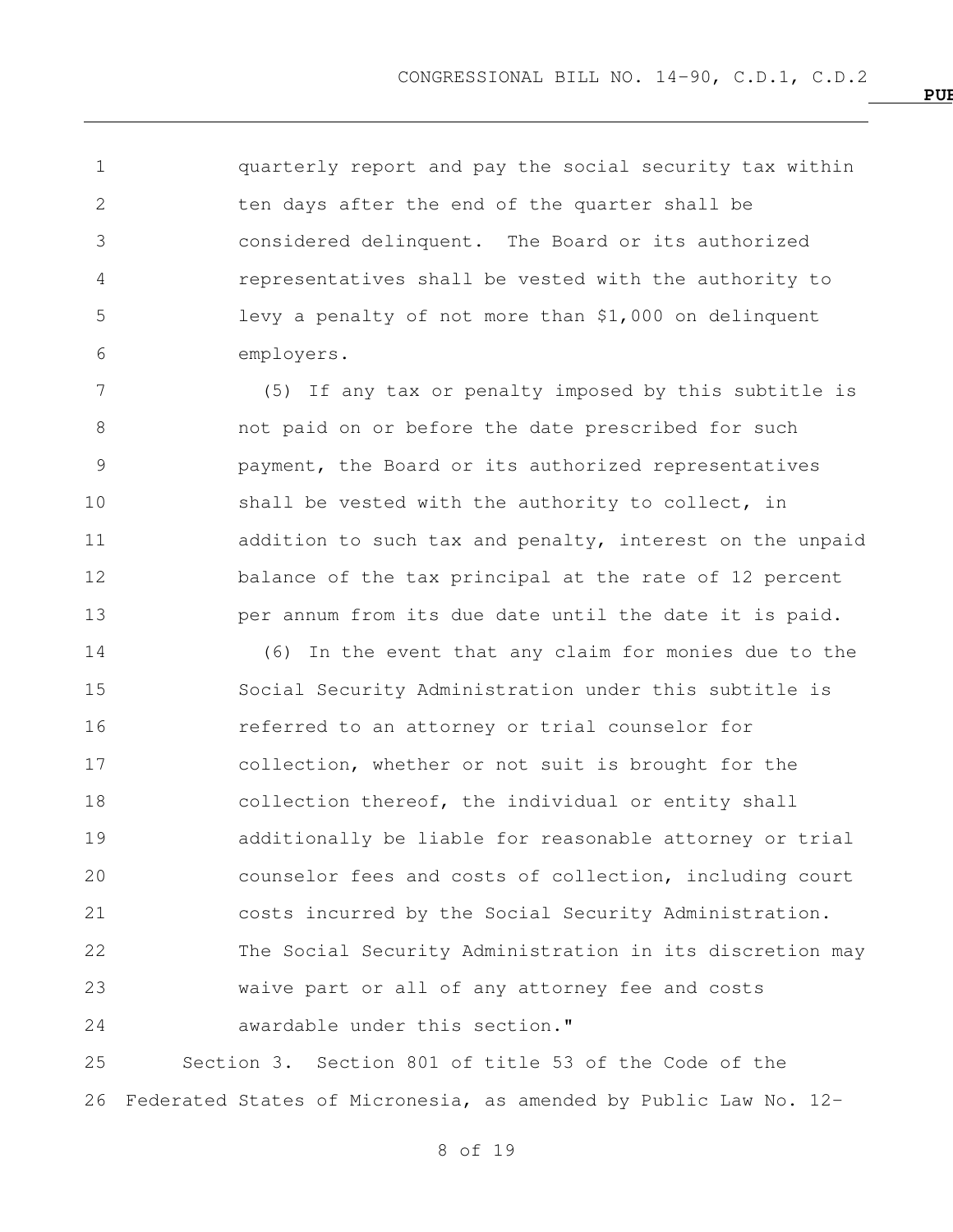76, is hereby further amended to read as follows: "Section 801. Scope of coverage; Verification of 3 employment; Old age benefits. (1) All employees, wherever employed by an employer incorporated or doing business in the Federated States of Micronesia, shall be covered unless both the employer and the employee are currently subject to any other recognized Social Security System. The highest administrator of the Social Security System, or his designees, shall cause at least two unannounced employment site checks to be conducted upon every non- government employee who first begins to contribute to the Social Security System after age 45 to ensure that such non-government employee is actually engaged in an employer-employee relationship that will allow him to be covered and eligible for benefits under this subtitle. The two employment site checks shall not be conducted within one month of each other and both shall be conducted within the first six months of the employee's first contribution payment to the Social Security 21 System. For the purposes of this subtitle, any elected official in any Government unit or body in the Federated States of Micronesia is deemed to be an employee employed by a Federated States of Micronesia employer. The governmental unit or body to which such person is elected is subject to the provisions in this subtitle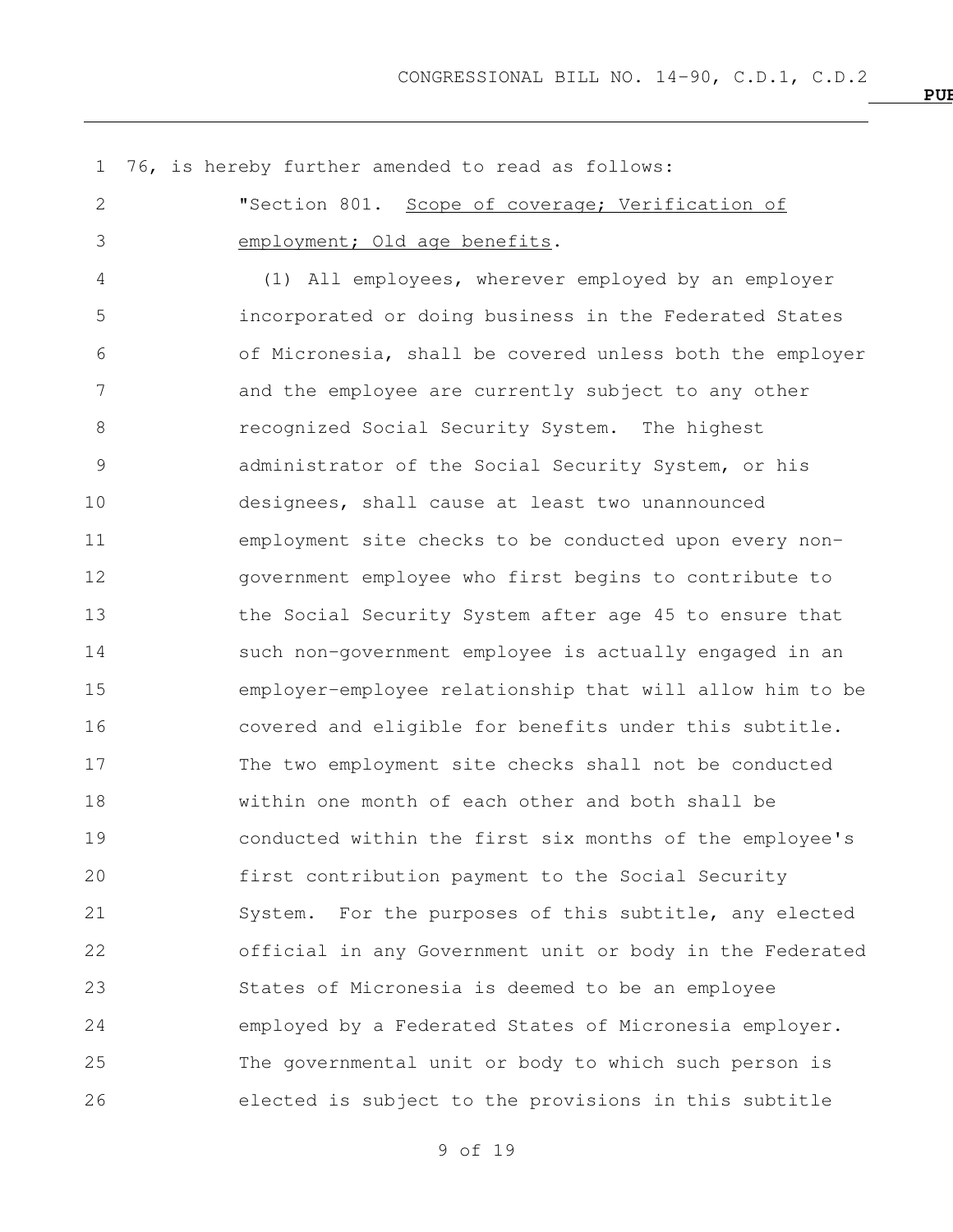relating to the duty and obligations of a Federated States of Micronesia employer. (2) Every person who: (a) is fully insured; (b) has attained age 60; and (c) has filed a complete application with the Social Security Administrator for old age insurance shall be entitled to an old age insurance benefit subject to the earnings test as defined in this subtitle. (3) Old age insurance benefit payments shall be paid for each month commencing with the month in which both paragraphs (2)(a) and (2)(b) of this section are satisfied and shall end with the month preceding the month in which the applicant dies. (4) Notwithstanding the provisions of subsections (2) and (3) above, retroactive payments shall be limited to 18 the twelve (12) months immediately preceding the month in which the individual entitled to benefits has submitted an application. (5) In an application for benefits under this section, whether individually or as a dependent, the applicant has the burden to come forward with evidence and to take all steps necessary to file a completed application. The Social Security Administration has the right to deny an application for benefits solely on the basis of non-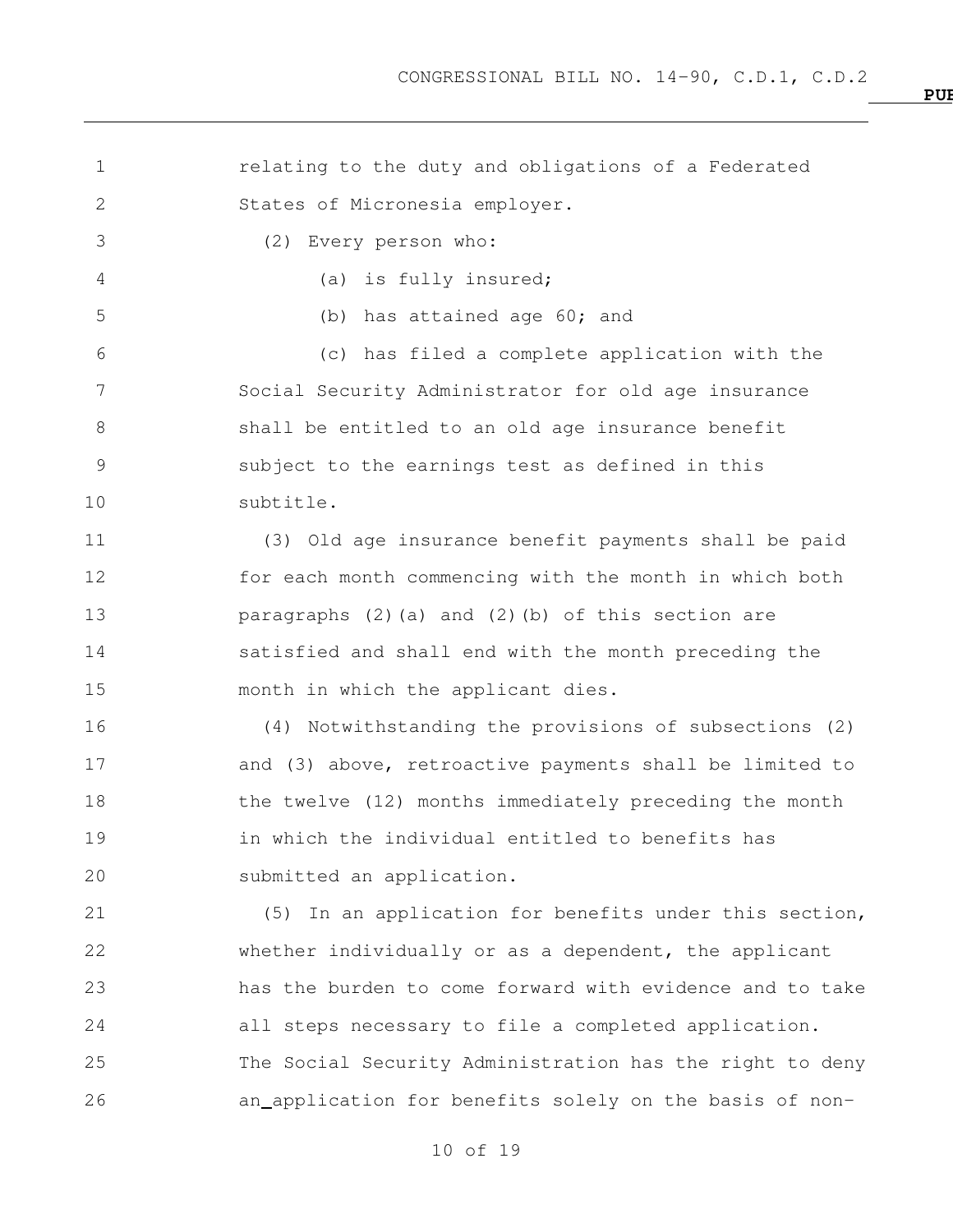compliance with the application process, or the failure of the applicant to produce reasonably available documents or information." Section 4. Section 804 of title 53 of the Code of the Federated States of Micronesia is hereby amended to read as follows: 7 The Section 804. Amount of retirement and disability 8 insurance benefits. (1) An insured eligible individual shall be paid a monthly old age benefit for life, except for any month 11 of disqualification as provided by this subtitle, in an amount calculated upon an annual basis of 16.5 percent of the first \$10,000 of cumulative covered earnings, plus 3 percent of cumulative covered earnings in excess of \$10,000 but not in excess of the next \$30,000, plus 2 percent of cumulative covered earnings in excess of 17 \$40,000. Earnings for covered employment after commencement of payments for retirement or disability insurance benefits shall be included in benefit calculations upon subsequent application for benefits, but such earnings shall be applicable for benefits for months after the calendar year in which such earnings occurred. For the purpose of this section cumulative covered earnings includes earnings on which contributions have been paid by the individual to the Trust Territory Social Security System.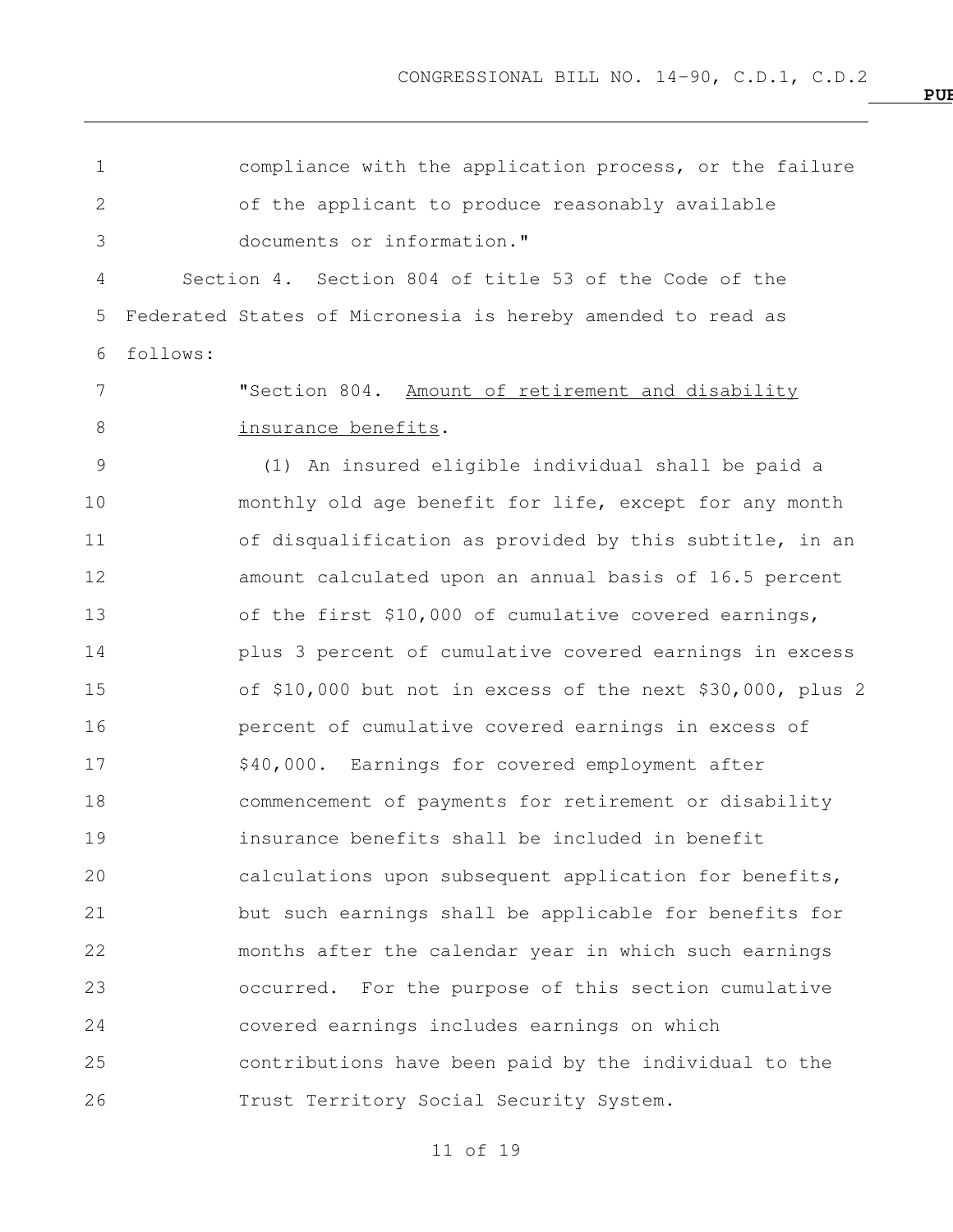(2) An insured, eligible individual shall be paid a minimum monthly benefit of fifty dollars if the benefit amount calculated in accordance with subsection (1) of this section is less than fifty dollars monthly.

 (3) An individual who is fully insured and who has been under a disability for three full calendar months shall be paid a monthly benefit for life or until 8 recovery from the disability, except for any month of disqualification as provided by this subtitle in an amount calculated in accordance with the preceding subsections of this section. Further, the amount of the benefit as so determined shall, if the individual is **13** receiving a periodic workmen's compensation benefit, be reduced each month by the excess of the sum of the workmen's compensation benefit for that month and the benefit payable under this act over eighty percent of one-twelfth of the highest annual covered wages in the period consisting of the year in which the disability occurred and the preceding five years. If a workmen's compensation benefit was payable in periodic benefits but was commuted to a lump sum, for purposes of this subsection it will be considered that the periodic benefit originally available was paid in each month that it would have been paid if the commutation had not occurred."

Section 5. Section 806 of title 53 of the Code of the

of 19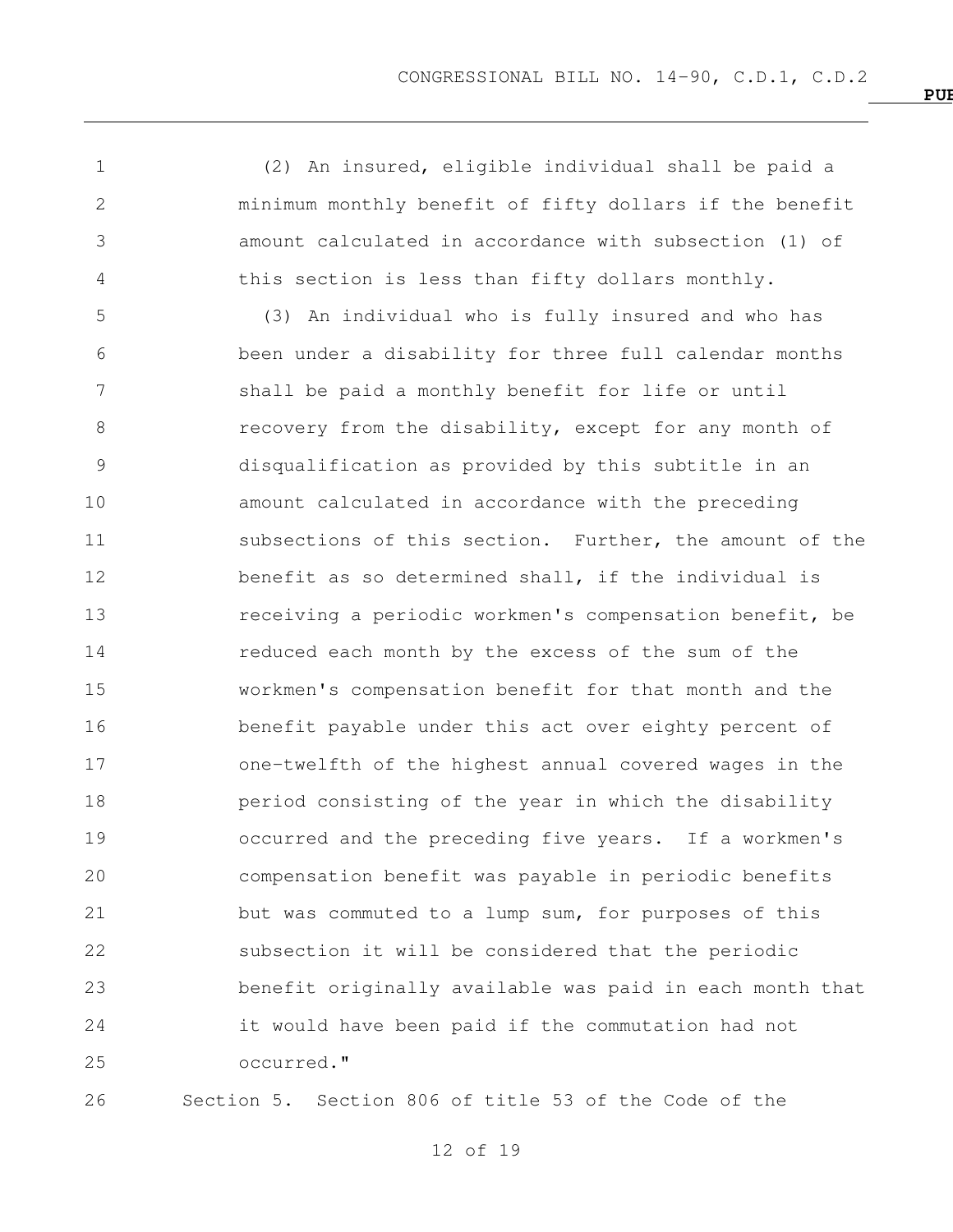Federated States of Micronesia is hereby amended to read as follows: "Section 806. Amount of survivor insurance benefits. (1) The surviving spouse of a fully insured worker eligible in accordance with section 802 of this chapter shall be paid a monthly benefit or disability in an amount equal to 60 percent of the retirement or disability insurance benefit calculated for the deceased spouse at the date of death. (2) Each eligible child of an insured worker shall be entitled to a monthly benefit of 15 percent of the retirement insurance benefit calculated for the deceased **parent** at the date of death. (3) If the spouse of the deceased insured worker is eligible for retirement or disability benefits based on his or her own employment coverage, and is also eligible for survivors' benefits, the spouse shall receive 18 Whatever benefit pays the higher monthly payment. In addition, the surviving spouse shall be entitled to receive a lump sum equal to four percent of the cumulative covered earnings upon which the lower benefit is based, less the sum of all benefits already received on the basis of those cumulative covered earnings. (4) The monthly benefit paid to the surviving child(ren) shall be based on the higher of the two

benefits that have been earned by the deceased parents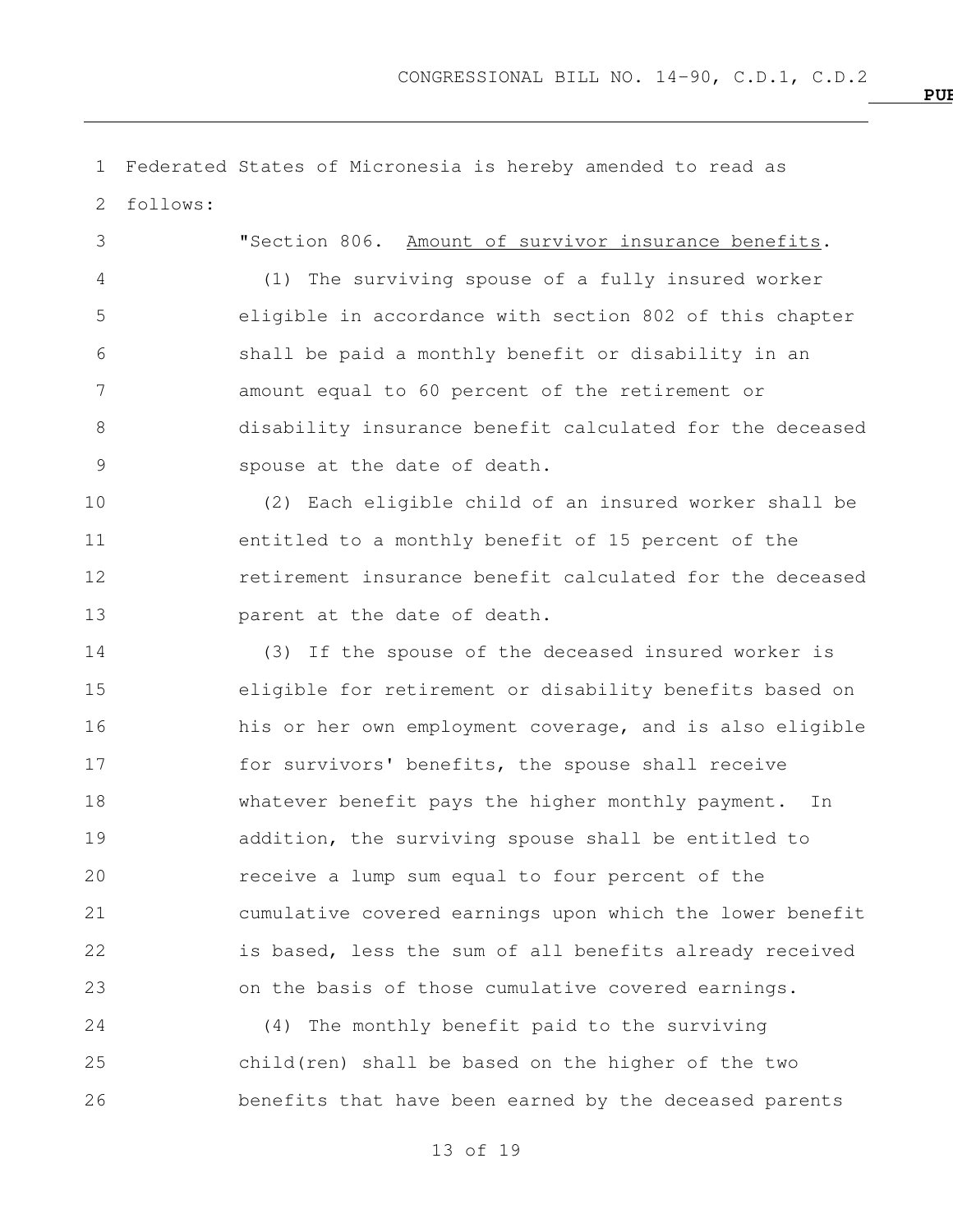1 if fully insured or currently insured. In addition, the surviving child(ren) shall be entitled to receive a lump sum equal to two percent of the other decreased parent's cumulative covered earnings, less the sum of all benefits, if any, received by the deceased parent.

 (5) The total survivors' benefit paid to the spouse and children may not exceed the retirement benefit 8 calculated for the decedent as of the date of death, except that if the surviving spouse receives benefits based on his or her own employment coverage, that amount plus the survivors' benefits for the children may exceed 12 the amount of the deceased's retirement benefit. In no event shall the amount paid be less than the minimum established by the Social Security Administration, as set out in section 804 of title 53 of the Code of the Federated States of Micronesia."

 Section 6. Section 807 of title 53 of the Code of the Federated States of Micronesia is hereby amended to read as follows:

Section 807. Lump sum benefits.

 (1) When a worker dies and the benefits paid, including survivor benefit, have been less than four percent of his cumulative covered earnings, the survivors, heirs, or the estate of such individual shall be paid a lump sum benefit, after all rights to survivor benefits have terminated, in an amount equal to four

of 19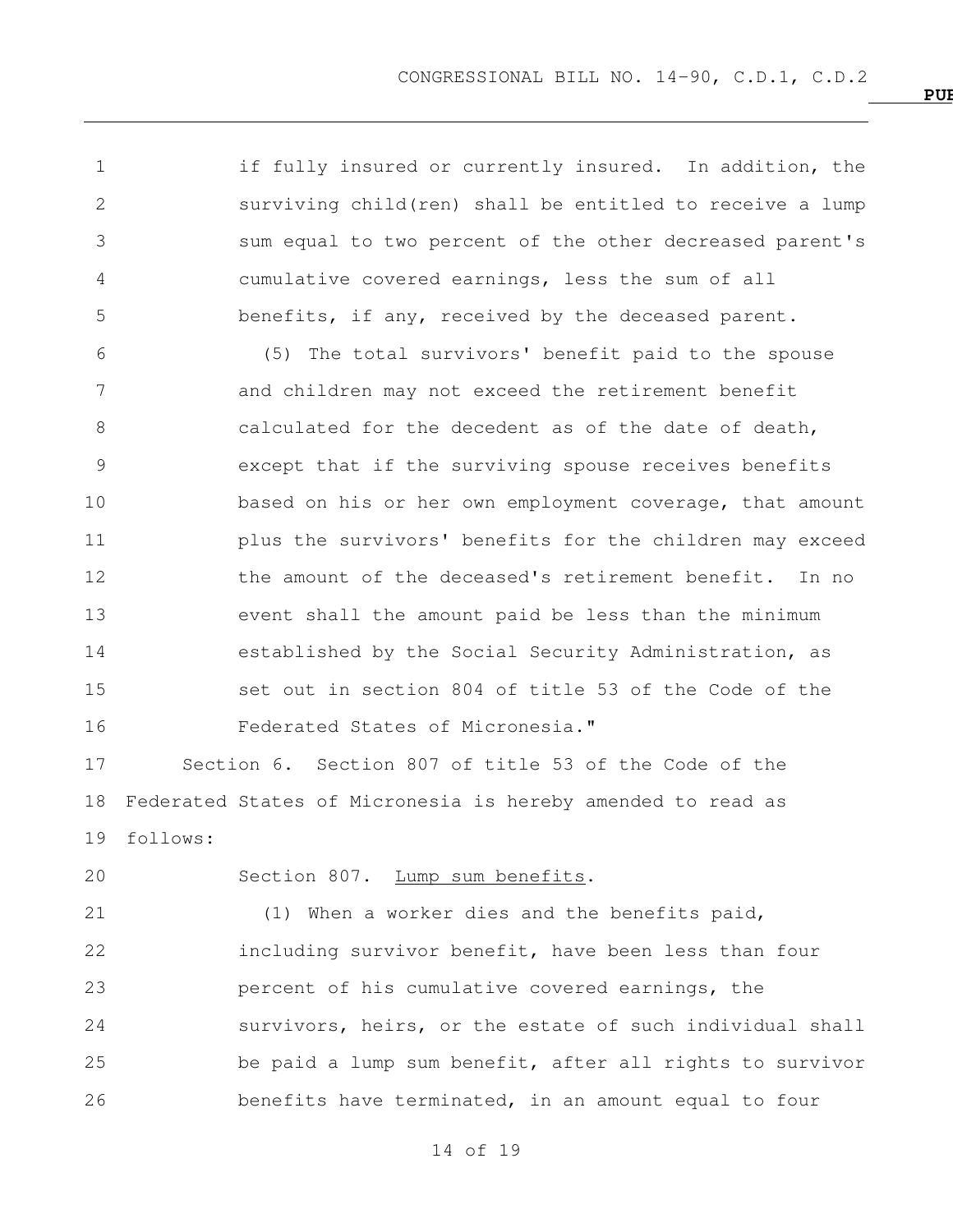percent of the decedent's cumulative covered earnings, reduced by the amount of any benefits paid to the insured worker and his eligible dependents. For the purpose of this section, cumulative covered earnings includes earnings on which contributions have been paid by the individual to the Trust Territory Social Security System. (2) In the absence of a will, survivors shall be paid in the following order: (a) spouse, if living, otherwise children in 11 equal shares or quardian, if such children are minors; (b) parents in equal shares; or (c) duly appointed legal representatives of the deceased or, if none, person or persons determined to be entitled thereto under the laws and customs of the last domicile of the deceased person. (3) Only citizens of the Federated States of Micronesia, Republic of Palau and Republic of the Marshall Islands shall be eligible for benefits under this section." Section 7. Section 809 of title 53 of the Code of the Federated States of Micronesia is hereby amended to read as follows: "Section 809. Payment of benefits to foreign citizens outside Federated States of Micronesia. Unless modified by a totalization or other international

of 19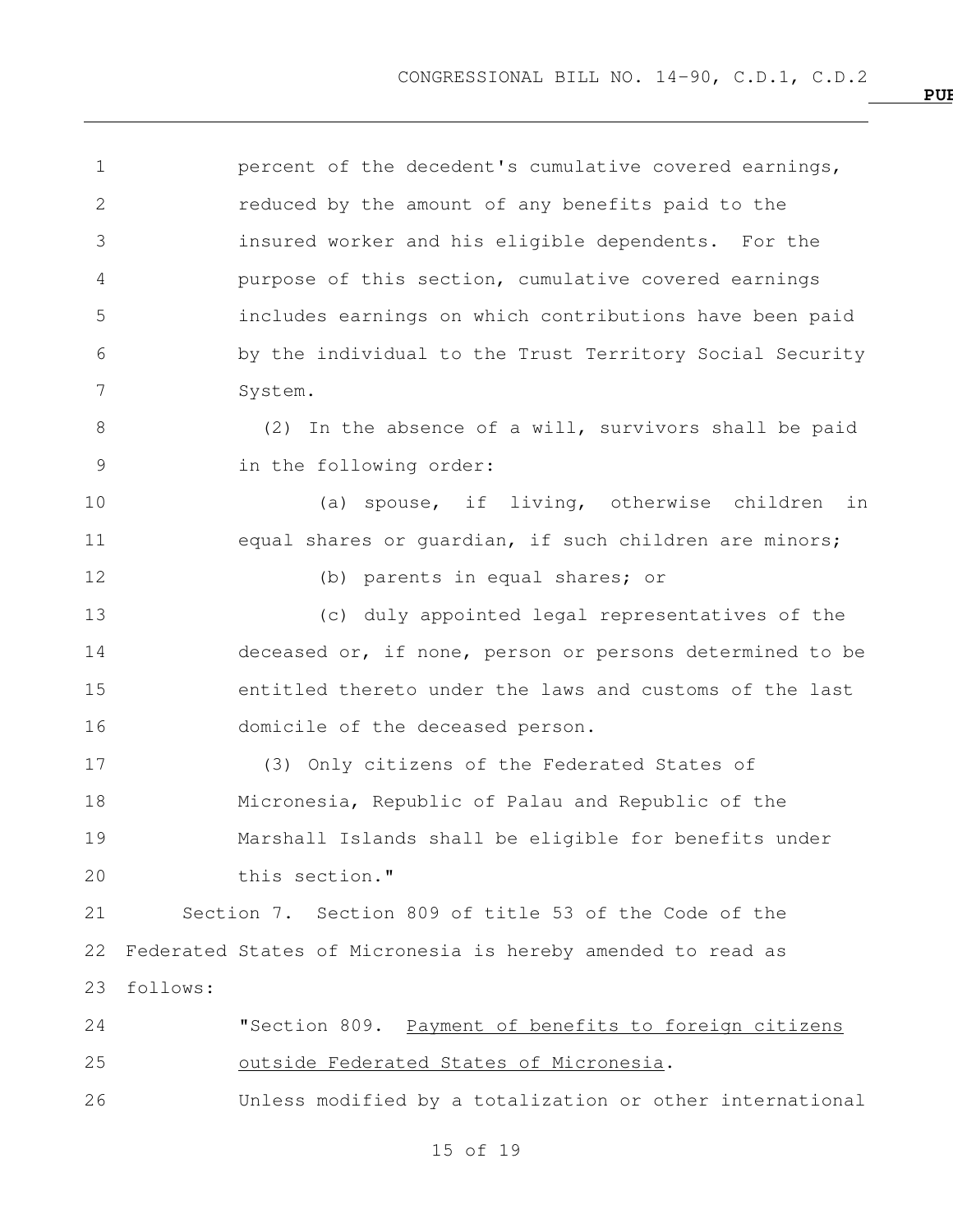**PUBLIC LAW NO. 14**

 agreement, benefit payments under this act shall be paid to a beneficiary who is not a citizen or national of the Federated States of Micronesia and does not reside in the Federated States of Micronesia, as follows:

 (a) Payments shall be made to citizens and nationals of the Republic of Palau, the Republic of the Marshall Islands and the United States as if they were citizens or nationals of the Federated States of Micronesia as long as the Social Security Administration of those nations gives citizens and nationals of the Federated States of Micronesia reciprocal treatment.

 (b) Payments shall be made to citizens and nationals of other nations in a lump sum equal to the 14 total amount contributed to the Social Security Administration by the employee while employed in the Federated States of Micronesia as of the date the individual turned age sixty (60), became disabled or died. However, the lump sum shall be reduced by any payments made by the Social Security Administration to the employee or a surviving spouse or child before the **Lump** sum is awarded.

 (c) For purpose of this section, an individual resides in the Federated States of Micronesia if they are present in the territory of the Federated States of Micronesia for 180 days out of the last 365 days and have ties to the Federated States of Micronesia that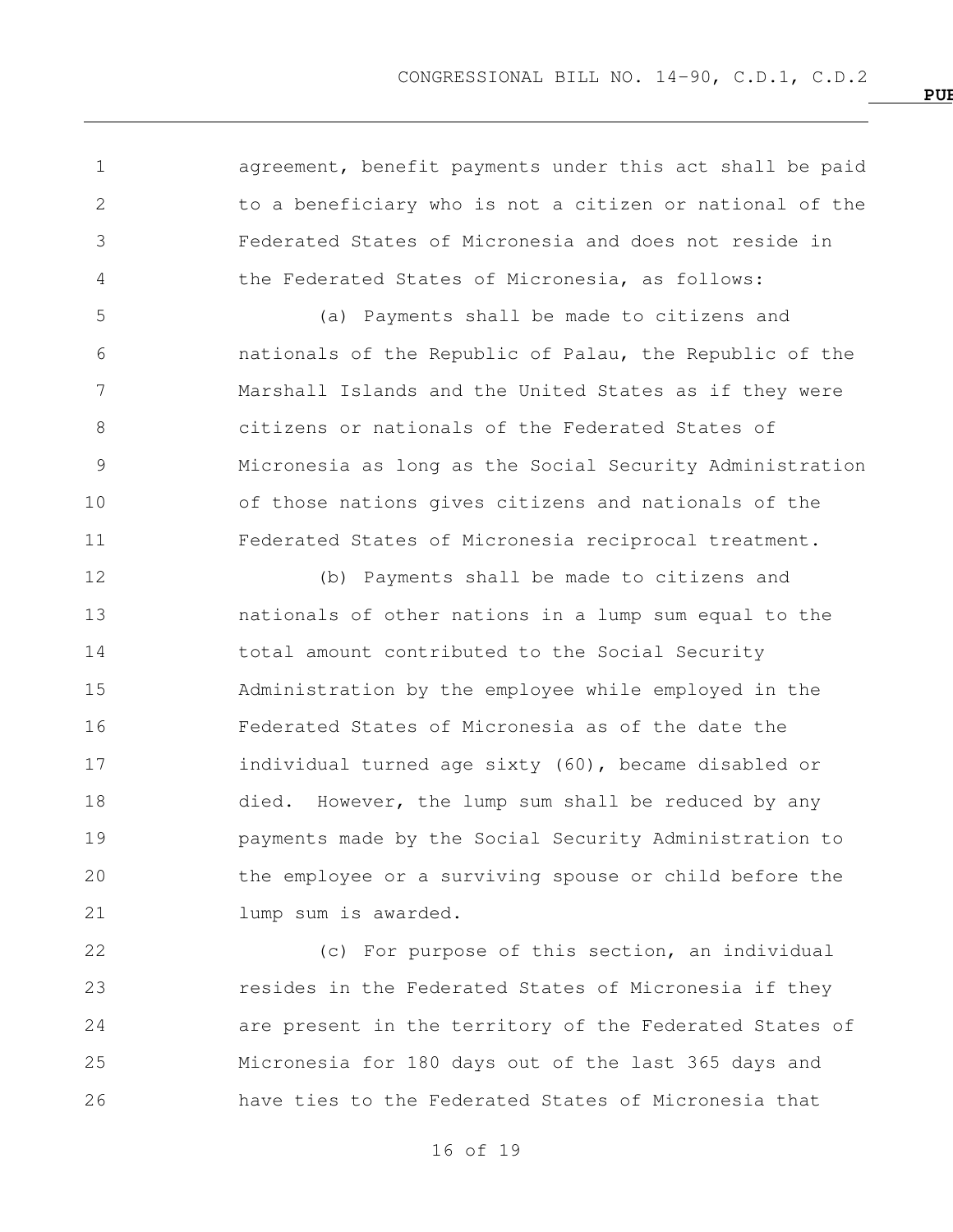indicate residence such as a home, vehicle, bank accounts or personal property." Section 8. Section 901 of title 53 of the Code of the Federated States of Micronesia is hereby further amended as follows: "Section 901. Employee contributions. (1) There is hereby imposed on every employee a tax equal to the following percentages of wages received by him with respect to covered employment subject to this subtitle: (a) with respect to wages paid from the effective 12 date of this act through June 30, 1985, the rate shall be two percent; (b) with respect to wages paid from July 1, 1985, 15 through June 30, 1990, the rate shall be three percent; (c) with respect to wages paid from July 1, 1990, 17 through June 30, 1995, the rate shall be four percent; 18 (d) with respect to wages paid from July 1, 1995, 19 through June 30, 2000, the rate shall be five percent; (e) with respect to wages paid after June 30, 2000, the rate shall be six percent. (2) The tax imposed shall be collected by the employer of the employee by deducting the amount of the tax from the wages as and when paid. Every employer required to so deduct the tax shall be liable for the payment of such tax to the Board and shall be indemnified against

**PUBLIC LAW NO. 14**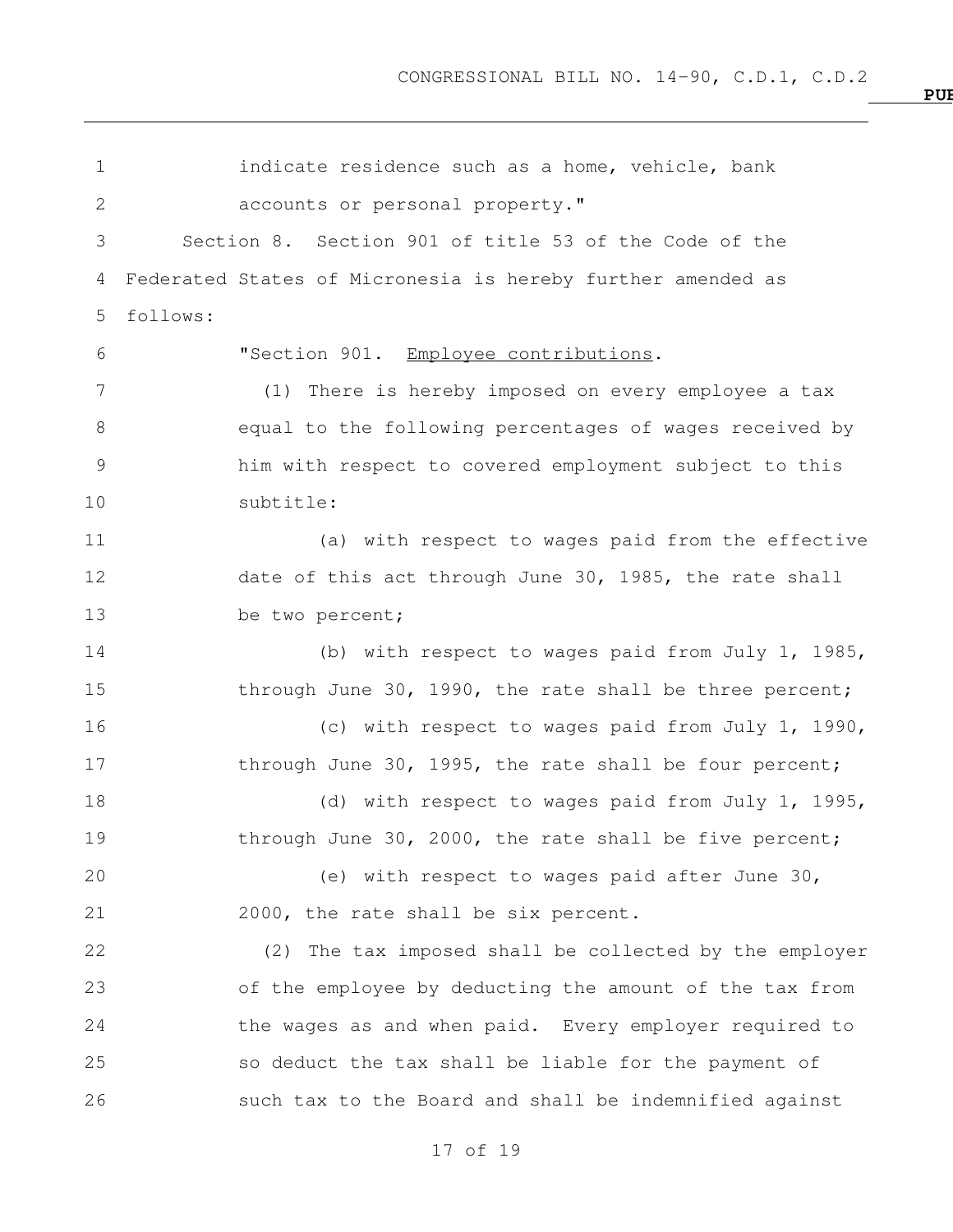the claims and demands of any person for the amount of 2 any such payment made by such employer." Section 9. Section 902 of Title 53 of the Code of the Federated States of Micronesia is hereby amended as follows: "Section 902. Employer contributions. There is hereby imposed on every employer an excise tax, with respect to having an individual in his employ, 8 equal to the following percentages of wages, paid by him with respect to covered employment subject to this subtitle: (1) with respect to wages paid from the effective date of this act through June 30, 1985, the rate shall be two percent; (2) with respect to wages paid from July 1, 1985, 15 through June 30, 1990, the rate shall be three percent; (3) with respect to wages paid from July 1, 1990, 17 through June 30, 1995, the rate shall be four percent; (4) with respect to wages paid from July 1, 1995, 19 through June 30, 2000, the rate shall be five percent; (5) with respect to wages paid after June 30, 2000, 22 the rate shall be six percent." Section 10. Notwithstanding the provisions hereof, nothing contained in this act shall operate to reduce or otherwise impair the benefits being paid to beneficiaries who are already receiving benefits prior to the effective date hereof.

of 19